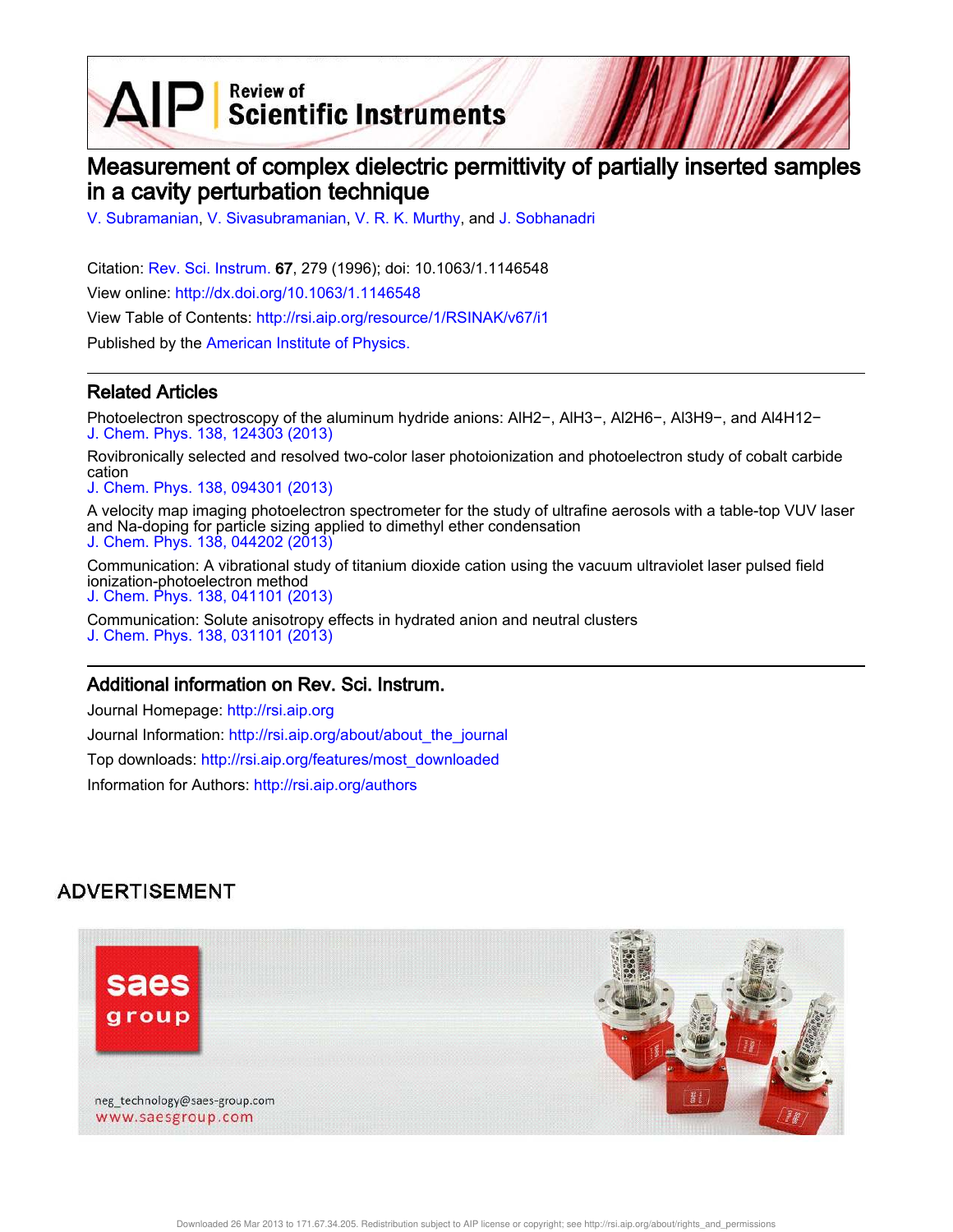# **Measurement of complex dielectric permittivity of partially inserted samples in a cavity perturbation technique**

V. Subramanian, V. Sivasubramanian, V. R. K. Murthy, and J. Sobhanadri *Microwave Laboratory, Department of Physics, Indian Institute of Technology, Madras—600 036, India*

(Received 3 February 1995; accepted for publication 26 September 1995)

Suitable correction factors are incorporated in the measurement of shift in resonance frequency and full width at half-maximum in the cavity perturbation technique when the sample is inserted partially into the cavity. The present approach is observed to be more accurate compared to the available theories and it does not have limitations concerning the shape of the sample. Several standard samples are taken for the present measurement and compared with the full insertion method. Some of the samples are partially inserted into the cavity step by step and the experimental results are compared with the present approach and that of Lehndroff. © *1996 American Institute of Physics.* [S0034-6748(96)00701-2]

### **I. INTRODUCTION**

The measurement of complex dielectric permittivity at microwave frequencies is considered important since it gives the relaxation time, dipole moment in liquids, characterization of ferrites for device applications, microwave conductivity, momentum relaxation time, effective mass in semiconductors, etc. Depending on the sample conditions, the method of measurement varies: while Surber's plunger technique<sup>1</sup> is widely used for liquids, von Hippel's SWR technique<sup>2</sup> is used for solids.

The cavity perturbation technique was proposed by Montgomery in  $1947<sup>3</sup>$  and further developments in both experimental and theoretical aspects have been made by several workers. $4\frac{4}{7}$  This technique is utilized for both liquids and solids. $8-10$  Simple measurement procedure, high sensitivity, automated experiment facility, direct evaluation of complex dielectric permittivity, as well as magnetic permeability are some salient features of the technique. Though rigorous analysis of Maxwell's equations is available,<sup>5</sup> Murthy and Raman $^{11}$  proposed simpler approach by assuming the cavity to be a discrete resonant circuit and arrived at the theory for the evaluation of complex dielectric permittivity. The cavity perturbation technique is based on the change in the resonant frequency and quality factor of the cavity due to the insertion of a sample inside the cavity at the electric field maximum position or the magnetic field maximum position, depending on the nature of the parameter to be studied. All these theories deal with the case where the sample is fully inserted into the cavity, thus occupying the narrow dimension of the cavity,  $b$  (see Fig. 1). Therefore, the present measurement procedure which involves the filling of an entire cavity height *b* may give rise to a broad resonance curve for high loss samples. In order to avoid this problem, only a small amount of the sample is inserted into the cavity. In this case, the available theories for the calculation of complex dielectric permittivity have to be modified. This partial insertion case had been used by Champlin and Krongard<sup>6</sup> in the 1960s for semiconductor spheres. In 1992, Lehndroff<sup>12</sup> put forward a new theory for thin rodlike samples.

This paper presents a new methodology of calculating the complex dielectric permittivity of partially inserted samples having a rodlike structure as well as rectangular cross sections. A comparison between the experimental results obtained with Lehndroff's<sup>12</sup> approach and the present approach is also given.

#### **II. THEORY**

The evaluation of complex dielectric permittivity using the cavity perturbation technique involves the measurement of shift in the resonant frequency and decrease in the quality factor of the cavity due to the insertion of the sample at the electric field maximum position. For the full insertion case, the complex dielectric permittivity is given by

$$
\epsilon'-1 = \frac{V_c}{4V_s} \left[ \frac{f_0^2}{f_1^2} - 1 \right] \tag{1}
$$

and

$$
\epsilon'' = \frac{V_c}{4V_s} \frac{f_0^2}{f_1^2} \left[ \frac{1}{Q_1} - \frac{1}{Q_0} \right],\tag{2}
$$

where  $f_0$  and  $f_1$  are the resonant frequency of the empty and sample loaded cavity, respectively,  $Q_0$  and  $Q_1$  are the quality factors of the empty and sample loaded cavity, respectively, and  $V_c$  and  $V_s$  are the volume of the cavity and the sample, respectively.

Lehndroff<sup>12</sup> has given a solution for the evaluation of complex dielectric permittivity for a thin rodlike sample structure taking into consideration the induced electric field moment or the depolarization factor. The complex dielectric permittivity computed using Lehndroff's<sup>12</sup> method takes into consideration the variation of depolarization factor with the insertion length:

$$
\epsilon' - 1 = \frac{1}{N} \left[ \frac{\Delta F[(\eta/N) - \Delta F] - (1/Q_s^2)}{(1/Q_s^2) + [(\eta/N) - \Delta F]^2}, \right]
$$
(3)

$$
\epsilon'' = \left(\frac{\eta}{N^2}\right) \left[ \frac{1/Q_s}{(1/Q_s^2) + [(\eta/N) - \Delta F]^2} \right],\tag{4}
$$

where  $\eta = 2V_s/V_c$ ) is the filling factor,  $\Delta F$ [ $=(f_0 - f_1)/f_0$ ] is the normalized shift in resonant frequency, and 1/*Q<sup>s</sup>* is the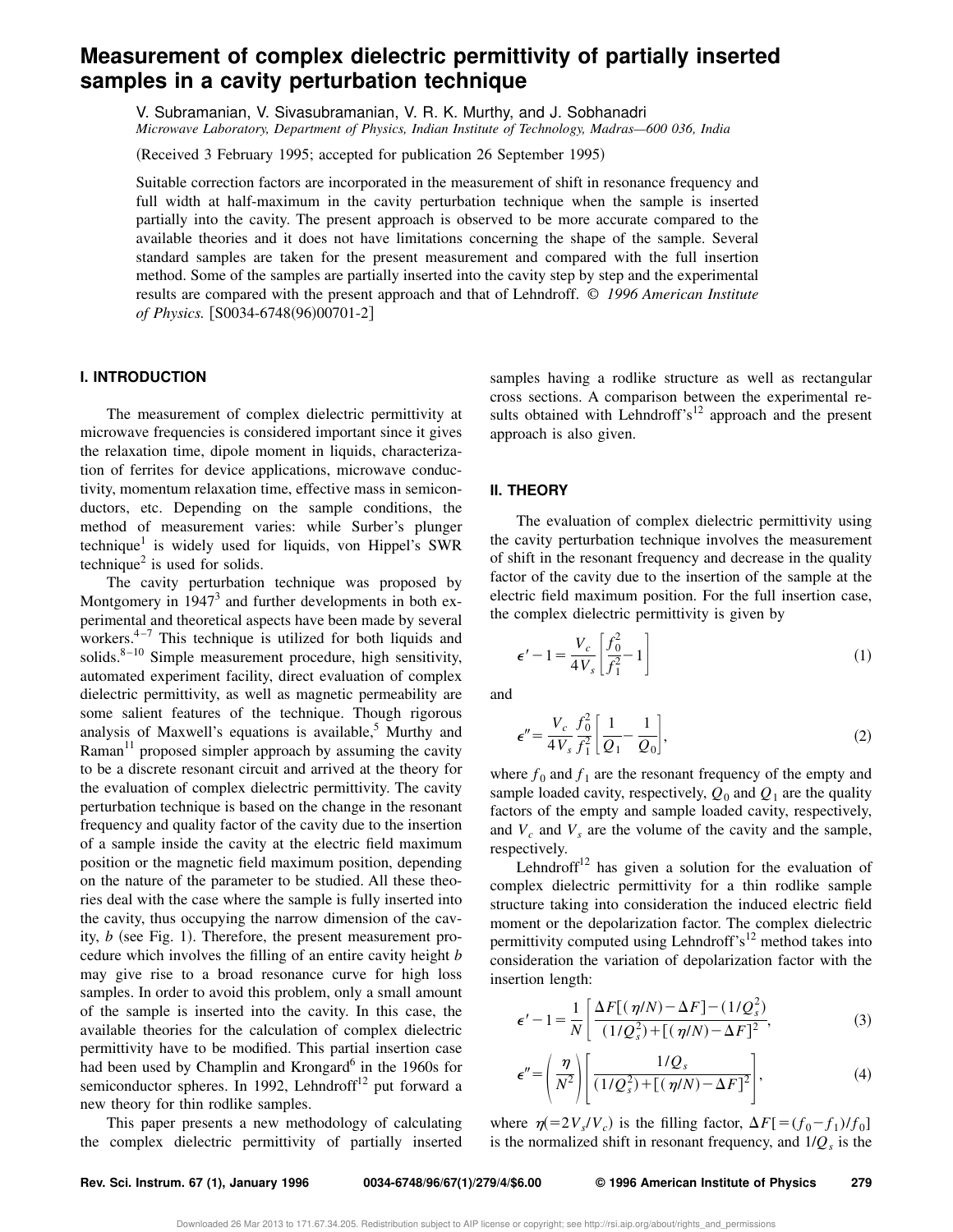TABLE I. The complex dielectric permittivity measured in some solid samples. Here *a*, *t*, and *w* refer to the sample dimensions along broad, narrow, and length directions of the waveguide.

|                             | <b>Dimensions</b>                        |             | Partial    |             | Full       |  |
|-----------------------------|------------------------------------------|-------------|------------|-------------|------------|--|
| Sample                      | $a \times t \times w$ (mm <sup>3</sup> ) | $\epsilon'$ | $\epsilon$ | $\epsilon'$ | $\epsilon$ |  |
| Teflon                      | $3.6\times4.4\times1$                    | 2.2         |            | 2.1         | .          |  |
| Glass                       | $4.1\times2.6\times1.5$                  | 5.5         | 0.1        | 5.2         | 0.1        |  |
| Glass                       | $5.5\times2.5\times1.5$                  | 5.5         | 0.1        |             |            |  |
| Porous silicon              | $3.4\times3.4\times0.5$                  | 7.3         | 0.1        | 7.7         | 0.1        |  |
| $(2000 \Omega \text{ cm})$  |                                          |             |            |             |            |  |
| Silicon                     | $3.8\times3.1\times0.5$                  | 9.4         | 0.6        |             |            |  |
| $(320 \Omega \text{ cm})$   |                                          |             |            |             |            |  |
| Silicon                     | $2.5\times2.3\times0.3$                  | 11.7        | 3.6        |             |            |  |
| $(80 \Omega \text{ cm})$    |                                          |             |            |             |            |  |
| Gallium arsenide            | $2.9\times2.2\times0.5$                  | 13.1        |            |             |            |  |
| $(12000 \Omega \text{ cm})$ |                                          |             |            |             |            |  |

difference in the inverse of quality factors of the cavity with and without sample. *N* is the depolarization factor for a long thin rod of finite size as given by $^{12}$ 

$$
N = \frac{3}{2} \left(\frac{d}{t}\right)^2 \left[\ln\left(4\frac{t}{d}\right) - \frac{7}{3}\right],\tag{5}
$$

where *t* is the penetration length and *d* is the diameter of the rod.

The proposed new approach to calculate the complex dielectric permittivity applies correction factors to the measured value of the shift in resonant frequency and the change in quality factor. When  $t=b$ , the correction factors approach zero.

The variation in the shift in resonant frequency  $\Delta f$ (= $f_0$ - $f_1$ ) with the insertion length *t* is mainly due to the additional phase factor created by the sample length. Therefore, to evaluate the effective shift in resonant frequency, a correction factor is included:

$$
\text{corr } 1(t) = \left(\frac{1}{4}\right) \left[\frac{b}{t} - 1\right] \left[1 - \frac{\sin(2\beta_a w)}{\sin(2\beta_s w)}\right],\tag{6}
$$

where corr  $1(t)$  is the correction factor,  $\beta_a$  and  $\beta_s$  are the phase factors of the air and sample in the waveguide, and *w* is the thickness of the sample. For full insertion  $(t=b)$ , the correction factor becomes zero. The factor  $(1/4)$  accounts for



TE<sub>10</sub> mode rectangular cavity

FIG. 1. The rectangular  $TE_{10p}$  mode cavity where *p* is the number of halfwavelengths along the *z* direction (the  $TE_{107}$  mode cavity is used for all the observations!.



FIG. 2. The experimentally observed variation of resonance frequency with penetration depth of a ferrite sample having dielectric constant 30.5 and loss 7 measured using the full insertion method. The figure shows the theoretical variation by the present method and by Lehndroff's for comparison.

the effective interaction of electric field intensity on the sample,  $(b/t-1)$  involves the normalized length of the sample, and the third factor takes into account the normalized phase factor due to the reduced length  $(t \le b)$ . The correction factor is now incorporated into the evaluation of the effective shift in the resonant frequency as given below,

$$
\Delta f_{\text{corr}}(t) = \Delta f_{\text{expt}}(t) \text{corr } 1(t). \tag{7}
$$

For  $t = b$ ,  $\Delta f_{\text{corr}}(b) = \Delta f_{\text{expt}}$ , which is the full insertion case. Now, the corrected value of the resonant frequency is given by

$$
f_{\text{corr}}(t) = f_{\text{expt}}(t) - \Delta f_{\text{corr}}(t). \tag{8}
$$



FIG. 3. The experimentally observed variation of quality factor with penetration depth of a ferrite sample having a dielectric constant of 30.5 and a loss of 7 measured using the full insertion method. The figure shows the theoretical variation by the present method and by Lehndroff's for comparison.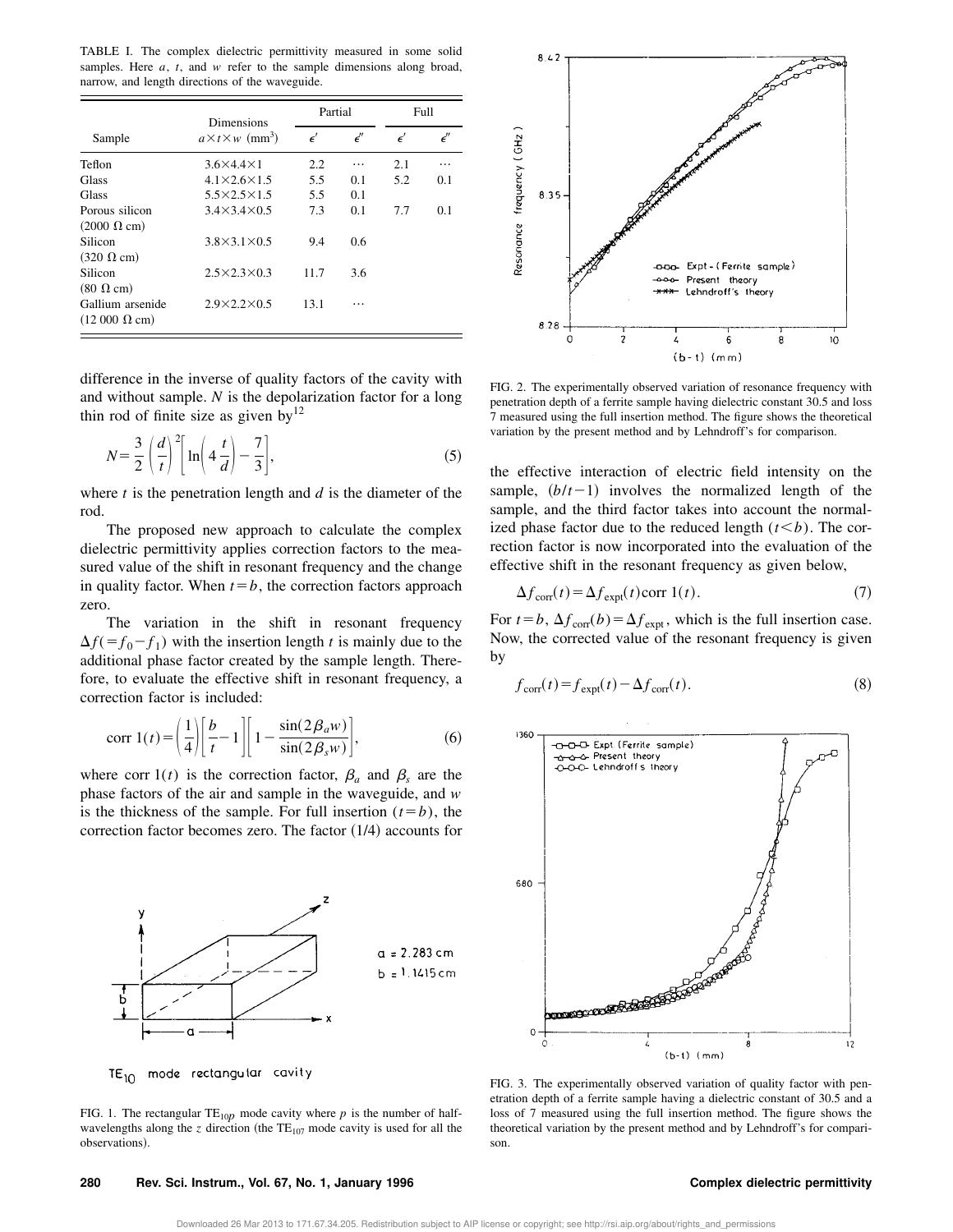TABLE II. Calculated values of dielectric constant in Teflon (3 mm diam) for various insertion lengths.

| Insertion<br>length $(cm)$ | Present approach<br>$\epsilon'$ | Lehndroff<br>$\epsilon'$ |
|----------------------------|---------------------------------|--------------------------|
| Full                       | 1.99                            | 2.02                     |
| 1.1165                     | 1.98                            | 2.01                     |
| 1.0165                     | 1.98                            | 1.99                     |
| 0.9165                     | 1.97                            | 1.97                     |
| 0.8165                     | 1.96                            | 1.93                     |
| 0.7165                     | 1.94                            | 1.87                     |
| 0.6165                     | 1.92                            | 1.80                     |

The evaluation of dielectric permittivity is given by

$$
\epsilon'-1=\frac{V_c}{4[1-\text{corr }1(t)]V_s}\left[\left(\frac{f_0^2}{f_{\text{corr}}^2(t)}\right)-1\right].\tag{9}
$$

Here  $4[1$ -corr  $1(t)$  gives the corrected value for the value of 4 since it does not fully occupy the *b* dimension. For  $t=b$ , Eq. (9) reduces to Eq. (1).

Similarly, the correction value for full width at halfmaximum in the observed resonance curve is

$$
\text{corr } 2(t) = \frac{1}{4} \left( \frac{b}{t} - 1 \right) [1 - \exp(-2 \alpha_s w)], \tag{10}
$$

where  $\alpha_s$  is the absorption coefficient of the sample in nepher/cm. Here the third factor accounts for the normalized value of the absorption amount due to the reduced length  $(t< b)$ . The effective value of the full width at halfmaximum  $[\delta f_{\text{corr}}(t)]$  is given by

$$
\delta f_{\text{corr}}(t) = \delta f_{\text{expt}} \text{ corr } 2(t),\tag{11}
$$

where  $\delta f_{\text{expt}}(t)$  is the measured value of full width at halfmaximum from the resonance curve  $[=f_{\text{expt}}(t)/Q_{\text{expt}}(t)].$ 

The corrected quality factor is given as

$$
Q_{\text{corr}}(t) = \frac{f_{\text{corr}}(t)}{\delta f_{\text{corr}}(t) + \delta f_{\text{expI}}(t)}.
$$
\n(12)

The dielectric loss is given as

$$
\epsilon'' = \frac{V_c}{4[1 - \text{corr }1(t)]V_s} \left[ \frac{f_0^2}{f_{\text{corr}}^2(t)} \right] \left[ \frac{1}{Q_{\text{corr}}(t)} - \frac{1}{Q_0} \right].
$$
 (13)

TABLE III. Calculated values of complex dielectric permittivity for Plexiglas  $(3.07 \text{ mm}$  diam) for various insertion lengths.

| Insertion<br>length $(cm)$ | Present approach |              |             | Lehndroff    |  |
|----------------------------|------------------|--------------|-------------|--------------|--|
|                            | $\epsilon'$      | $\epsilon''$ | $\epsilon'$ | $\epsilon''$ |  |
| Full                       | 2.20             | 0.003        | 2.25        | 0.006        |  |
| 1.0745                     | 2.16             | 0.003        | 2.19        | 0.007        |  |
| 0.9745                     | 2.14             | 0.003        | 2.15        | 0.006        |  |
| 0.8745                     | 2.12             | 0.003        | 2.10        | 0.007        |  |
| 0.7745                     | 2.10             | 0.004        | 2.04        | 0.008        |  |
| 0.6745                     | 2.06             | 0.004        | 1.94        | 0.007        |  |
| 0.5745                     | 2.00             | 0.006        | 1.81        | 0.009        |  |

TABLE IV. Calculated values of complex dielectric constant for stycast (3 mm diam) for various insertion lengths.

| Insertion   | Present approach |              | Lehndroff |       |
|-------------|------------------|--------------|-----------|-------|
| length (cm) |                  | $\epsilon''$ |           | €″    |
| Full        | 2.96             | 0.085        | 3.10      | 0.198 |
| 1.0935      | 2.99             | 0.086        | 3.12      | 0.198 |
| 0.9935      | 2.96             | 0.082        | 3.05      | 0.184 |
| 0.8935      | 2.90             | 0.074        | 2.94      | 0.159 |
| 0.7935      | 2.87             | 0.074        | 2.82      | 0.147 |
| 0.6935      | 2.81             | 0.068        | 2.63      | 0.118 |
| 0.5935      | 2.76             | 0.065        | 2.40      | 0.091 |

#### **III. SAMPLES**

The samples used in the present study are standard samples like Teflon<sup>™</sup> and glass and semiconductor samples like porous silicon, two single crystal silicon having resistivities of 320  $\Omega$  cm (p type) and 80  $\Omega$  cm (n type), and gallium arsenide. These samples are rectangular in cross section. Apart from these, rodlike samples of Teflon, Plexiglas, stycast, rexolite, and some ferrite samples are also used.

#### **IV. EXPERIMENT**

A rectangular reflection type  $TE_{107}$  mode cavity oscillating at 9.8 GHz is connected to the one of the ports of the microwave vector network analyzer (HP 8720A). The cavity has a hole at the center corresponding to the maximum electric field position.

The cavity is connected to one of the ports of the microwave vector network analyzer. The analyzer is controlled by a microcomputer through an IEEE 488 interface bus.

The samples are inserted into the cavity and the resonant frequency  $[f_{\text{expt}}(t)]$  and quality factor  $[Q_{\text{expt}}(t)]$  are noted from the network analyzer. From these,  $\Delta f_{\text{expt}}(t)$  and  $\delta f_{\text{expt}}(t)$  are calculated. By initially assuming the values of  $\epsilon'$ ,  $\epsilon''$ , and  $f_0$ ,  $\beta_a$ ,  $\beta_s$ , and  $\alpha_s$  are calculated using

$$
f_0 = c \sqrt{\frac{\beta_a^2}{4\pi^2} + \frac{1}{\lambda_c^2}},
$$
\n(14)

$$
\epsilon' = \lambda_0^2 \left( \frac{1}{\lambda_c^2} + \frac{\beta_s^2}{4 \pi^2} \right),\tag{15}
$$

$$
\epsilon'' = \frac{\lambda_0^2}{2\,\pi^2} \,\beta_s \alpha_s \,,\tag{16}
$$

TABLE V. Calculated values of complex dielectric permittivity for rexolite  $(2.9 \text{ mm}$  diam) for various insertion lengths.

| Insertion     |      | Lehndroff<br>Present approach |             |       |
|---------------|------|-------------------------------|-------------|-------|
| length $(cm)$ |      | ť"                            | $\epsilon'$ | יה    |
| Full          | 2.94 | 0.078                         | 3.08        | 0.181 |
| 1.0865        | 2.87 |                               | 2.99        | 0.168 |
| 0.9865        | 2.82 |                               | 2.90        | 0.154 |
| 0.8865        | 2.77 | 0.067                         | 2.80        | 0.144 |
| 0.7865        | 2.72 |                               | 2.67        | 0.126 |
| 0.6865        | 2.68 | 0.062                         | 2.51        | 0.111 |
| 0.5865        | 2.59 |                               | 2.27        | 0.081 |